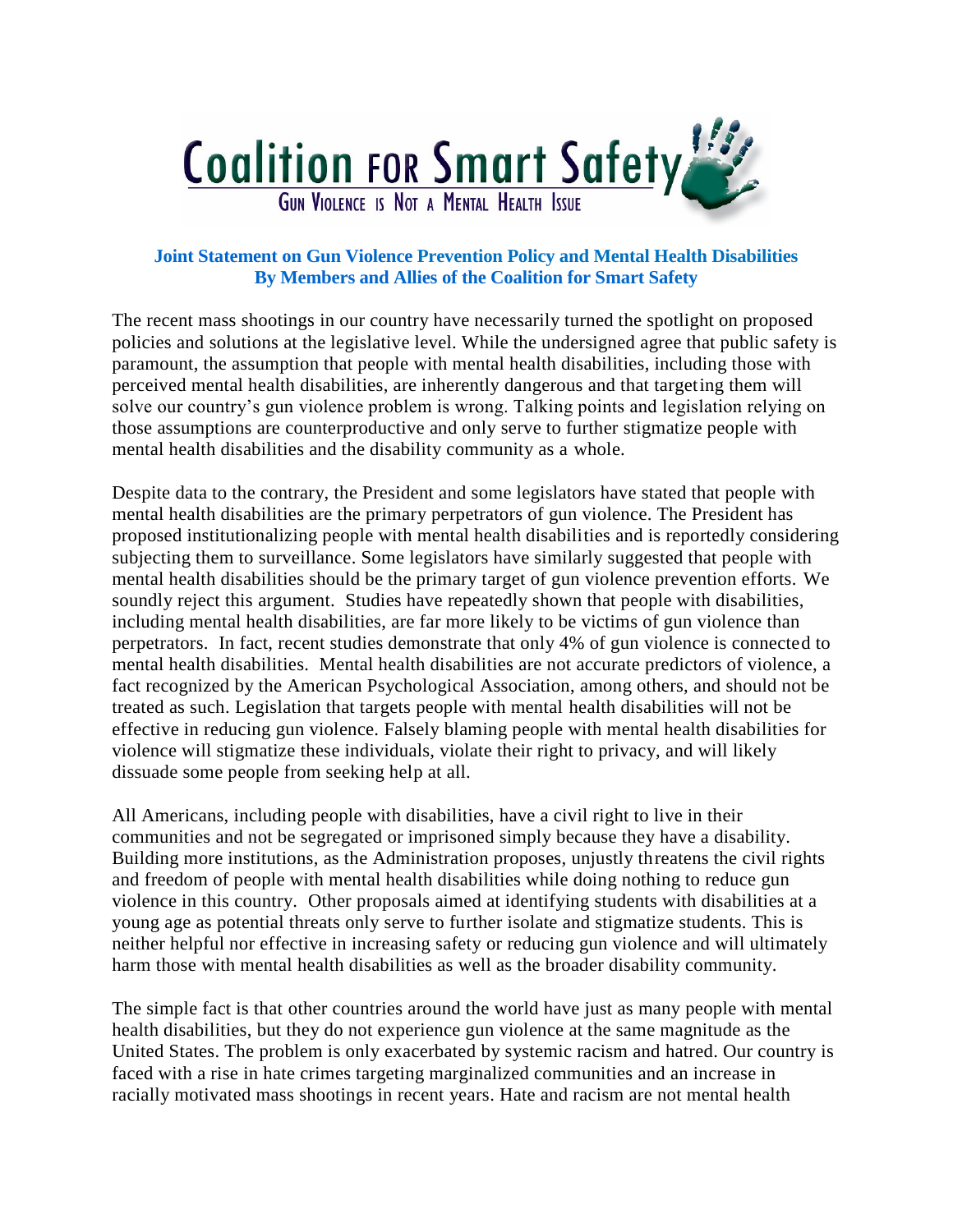disabilities, nor should they be treated as such. There are no medical providers, procedures, or medications that exist that can treat a person's hatred. Gun violence is not clinical in nature it is a societal problem.

It is an act of prejudice to use people with disabilities as scapegoats for the increasing incidences of mass shootings and acts of mass violence in this country. Ultimately this will do nothing to curb the epidemic of gun violence in our nation. We will not accept or support any legislation that sacrifices the civil rights of people with disabilities in exchange for the appearance of action on gun violence. Effective reform can and should be accomplished without compromising the civil rights of people with disabilities. We call upon all of our legislators to condemn this dangerous rhetoric and refute any related legislative proposals that will put the lives and freedoms of Americans with disabilities at risk.

Signed in Solidarity,

*Ability360 (Arizona)*

*ADAPT Montana*

*Advocacy Unlimited, Inc.*

*Alabama Disabilities Advocacy Program*

*Alliance Center for Independence (New Jersey)*

*Alliance for Excellent Education*

*Aloha Independent Living Hawaii*

*American Association of People with Disabilities*

*American Civil Liberties Union (ACLU)*

*AOCIL - Association of Oregon Centers for Independent Living (Oregon)*

*Arizona Center for Disability Law*

*Association of University Centers on Disabilities*

*Atlantis Community, Inc (Colorado)*

*Autism National Committee*

*Autistic Self Advocacy Network*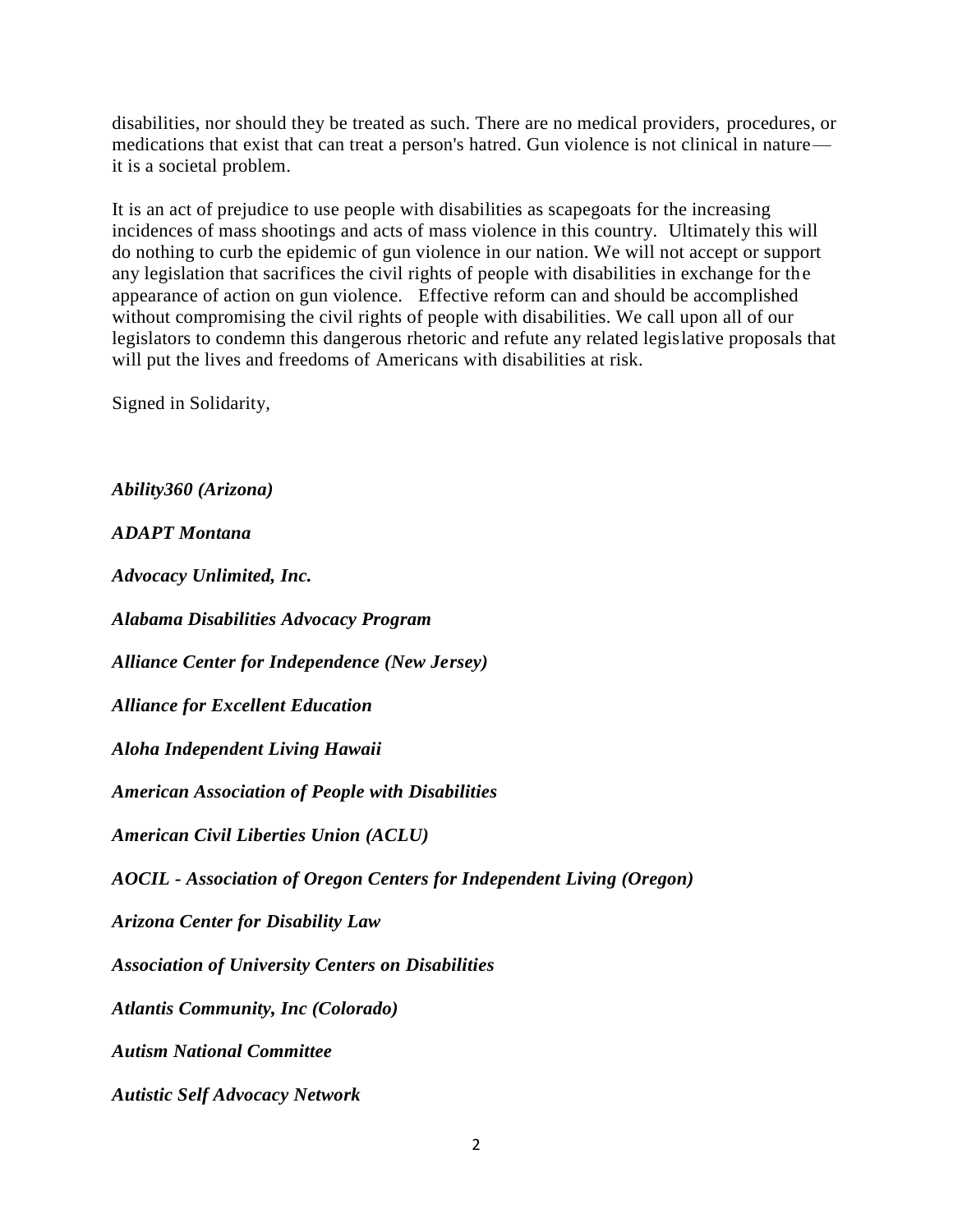## *BasicNeeds US*

*Bazelon Center for Mental Health Law California Association of Social Rehabilitation Agencies Center for Public Representation Children's Mental Health Network Coalition of Texans with Disabilities Colorado Cross-Disability Coalition Colorado Developmental Disabilities Council Connecticut Cross Disability Lifespan Alliance Connecticut Legal Rights Project, Inc. Connecticut State Independent Living Council Counseling DIRECTions, LLC (Arizona) Depression and Bipolar Support Alliance Democratic Disability Caucus of Florida DIRECT Center for Independence (Arizona) Disability Justice (Wisconsin) Disability Law Center (Utah) Disability Law Colorado Disabilities Resource Center of Siouxland (Iowa) Disability Rights Arkansas Disability Rights California Disability Rights Center - New Hampshire Disability Rights Connecticut*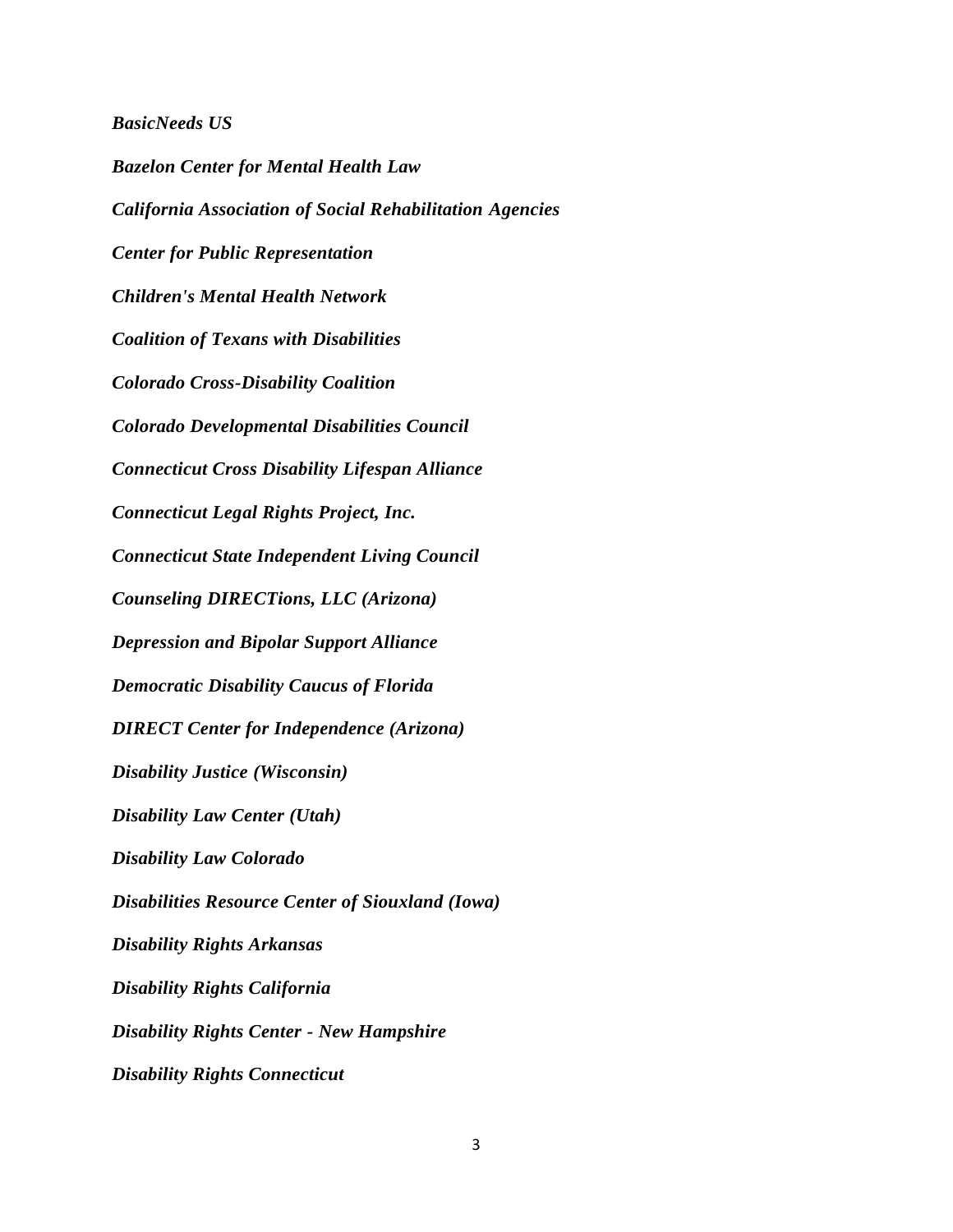*Disability Rights Education & Defense Fund (DREDF) Disability Rights Florida DisAbility Rights Idaho Disability Rights Iowa Disability Rights Maine Disability Rights Maryland Disability Rights Mississippi Disability Rights Nebraska Disability Rights New Jersey Disability Rights New York Disability Rights North Carolina Disability Rights South Dakota Disability Rights TN Disability Rights Vermont Disability Right Wisconsin DQIA:Disabled Queers In Action! Family Network on Disabilities Family to Family Network Georgia ADAPT Gift of Voice Healthcare Rights Coalition Hon. Tony Coelho, Author of the Americans with Disabilities Act Illinois/Iowa Center for Independent Living*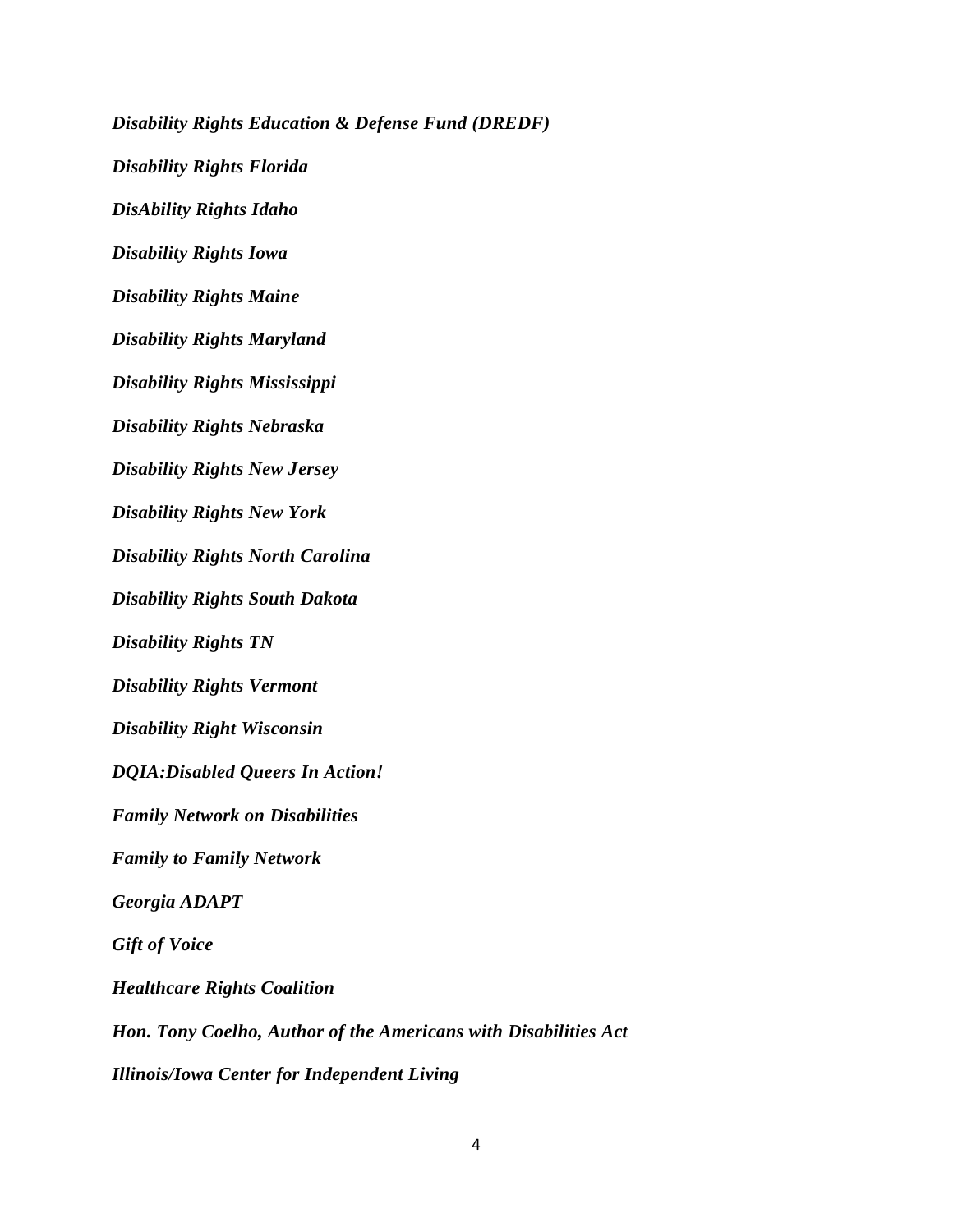*Indiana Disability Rights Katal Center for Health, Equity, and Justice (Connecticut) Keep the Promise Little Lobbyists Living Independently for Everyone Inc. (Idaho) Main Line Special Needs Parents (Pennsylvania) Mental Health America Mental Health Connecticut MindFreedom International National Alliance on Mental Illness of Vermont National Association of Councils on Developmental Disabilities National Association of County Behavioral Health & Disability Directors National Association of School Psychologists National Association of Secondary School Principals National Center for Learning Disabilities National Coalition for Mental Health Recovery National Council on Independent Living National Center for Special Education in Charter Schools National Disability Rights Network National LGBTQ Task Force Action Fund National Mental Health Consumers' Self-Help Clearinghouse New Jersey Association of Mental Health and Addiction Agencies New York Association of Psychiatric Rehabilitation Services*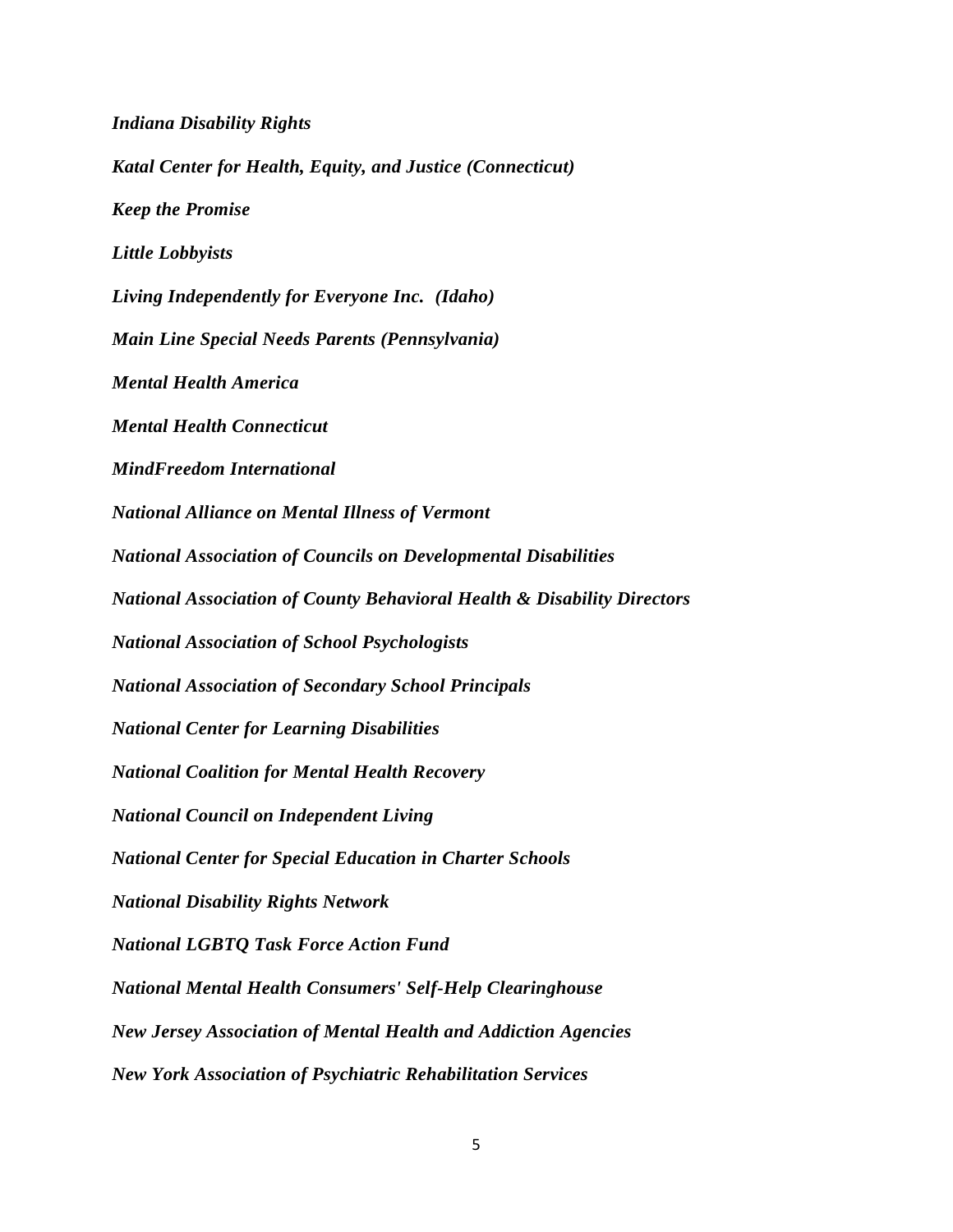*Northern West Virginia Center for Independent Living Oklahoma Disability Law Center, Inc Oregon Mental Health Consumer Psychiatric Survivor Coalition Placer Independent Resource Services (California) Pennsylvania Action: Protecting Disability Rights Pittsburgh Center for Autistic Advocacy (Pennsylvania) Prairie Independent Living Resource Center, Inc. Progress Center for Independent Living (Illinois) Psychiatric Rehabilitation Association RespectAbility Silicon Valley Independent Living Center (California) Southwest Center for Independence Squirrel Hill Stands Against Gun Violence (Pennsylvania) TASH Texas Democrats with Disabilities Texas Parent to Parent The Alliance for Excellent Education The Arc of the United States The Coelho Center for Disability Law, Policy and Innovation The Leadership Conference on Civil and Human Rights The Statewide Independent Living Council of Illinois Torah Trumps Hate Vermont Center for Independent Living*